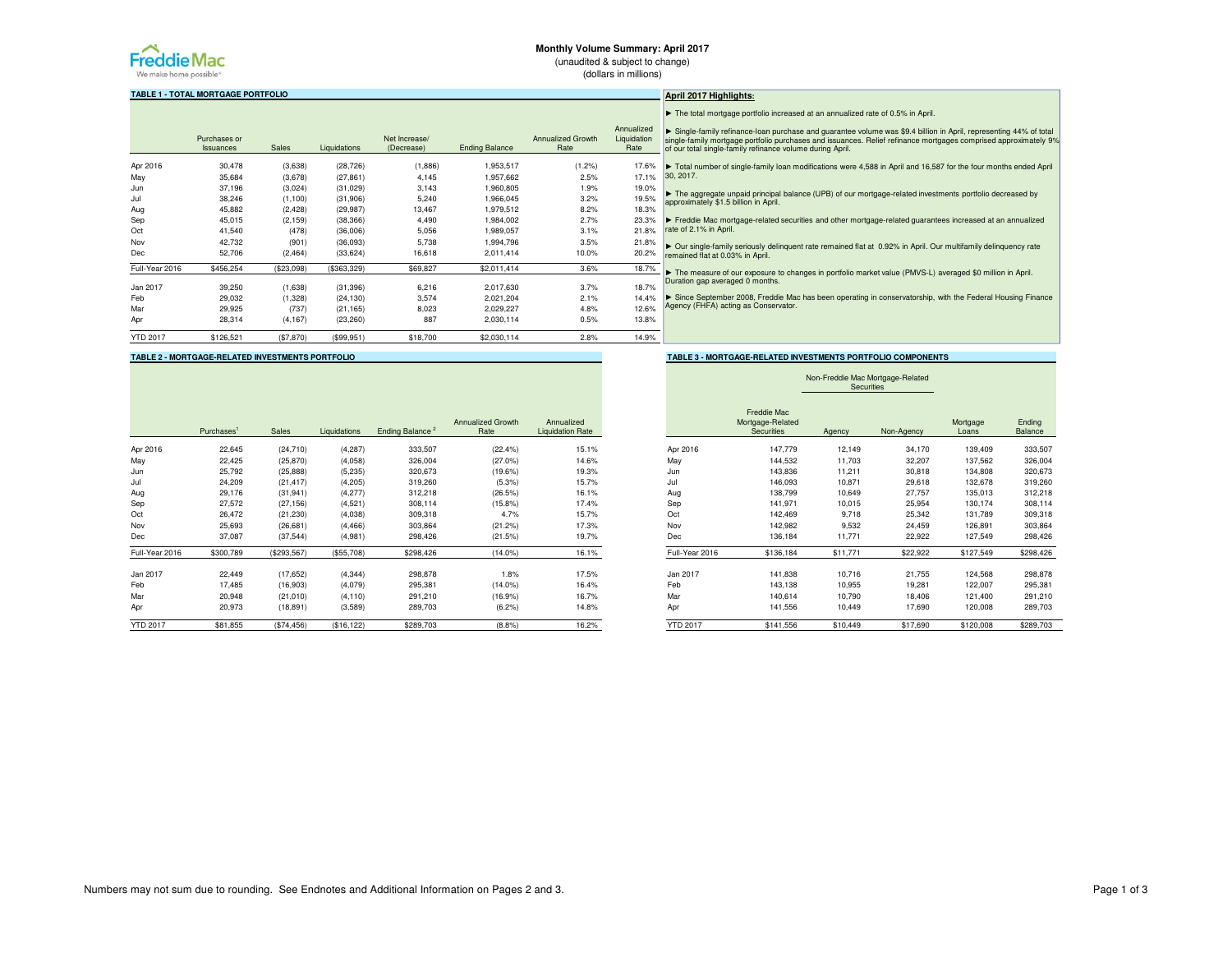| TABLE 4 - FREDDIE MAC MORTGAGE-RELATED SECURITIES AND OTHER MORTGAGE-RELATED GUARANTEES |  |  |
|-----------------------------------------------------------------------------------------|--|--|
|                                                                                         |  |  |

**TABLE 5 - OTHER DEBT ACTIVITIES** 

|                 |           |              |                             |                       |                                  |                                       |                 | $O(\frac{m}{2})$<br>1 Year |           | Original Maturity > 1 Year    |                          |                   |                                  |
|-----------------|-----------|--------------|-----------------------------|-----------------------|----------------------------------|---------------------------------------|-----------------|----------------------------|-----------|-------------------------------|--------------------------|-------------------|----------------------------------|
|                 | Issuances | Liquidations | Net Increase/<br>(Decrease) | <b>Ending Balance</b> | <b>Annualized Growth</b><br>Rate | Annualized<br><b>Liquidation Rate</b> |                 | <b>Ending Balance</b>      | Issuances | Maturities and<br>Redemptions | Repurchases              | Ending<br>Balance | <b>Total Debt</b><br>Outstanding |
| Apr 2016        | 31,332    | (26,996)     | 4,336                       | 1,767,786             | 3.0%                             | 18.4%                                 | Apr 2016        | 74,543                     | 16,338    | (14, 338)                     |                          | 308,118           | 382,661                          |
| May             | 34,528    | (26, 127)    | 8.401                       | 1,776,187             | 5.7%                             | 17.7%                                 | May             | 71,033                     | 18,572    | (20, 913)                     | $\sim$                   | 305,777           | 376,810                          |
| Jun             | 35,868    | (28,090)     | 7.778                       | 1,783,965             | 5.3%                             | 19.0%                                 | Jun             | 75,944                     | 22,921    | (23,094)                      | $\overline{\phantom{a}}$ | 305,604           | 381,548                          |
| Jul             | 39,039    | (30, 130)    | 8,909                       | 1,792,874             | 6.0%                             | 20.3%                                 | Jul             | 82,506                     | 23,258    | (21, 959)                     | $\sim$                   | 306,903           | 389,409                          |
| Aug             | 41,278    | (28,063)     | 13,215                      | 1,806,089             | 8.8%                             | 18.8%                                 | Aug             | 77,947                     | 15,405    | (20, 340)                     |                          | 301,968           | 379,915                          |
| Sep             | 48,145    | (36, 378)    | 11,767                      | 1,817,855             | 7.8%                             | 24.2%                                 | Sep             | 77,559                     | 13,829    | (11, 820)                     | $\sim$                   | 303,977           | 381,536                          |
| Oct             | 38,690    | (34, 340)    | 4,350                       | 1,822,205             | 2.9%                             | 22.7%                                 | Oct             | 87,631                     | 8,909     | (21, 627)                     | $\overline{\phantom{a}}$ | 291,259           | 378,890                          |
| Nov             | 45,909    | (34, 205)    | 11,704                      | 1,833,909             | 7.7%                             | 22.5%                                 | Nov             | 92,489                     | 4,265     | (9,927)                       | $\sim$                   | 285,597           | 378,086                          |
| Dec             | 46,316    | (31,058)     | 15,258                      | 1,849,167             | 10.0%                            | 20.3%                                 | Dec             | 71,517                     | 2,974     | (3, 345)                      |                          | 285,226           | 356,743                          |
| Full-Year 2016  | \$443,203 | (\$336,535)  | \$106,668                   | \$1,849,167           | 6.1%                             | 19.3%                                 | Full-Year 2016  | \$71,517                   | \$165,310 | (\$184,472)                   | $S -$                    | \$285,226         | \$356,743                        |
| Jan 2017        | 40,847    | (29, 427)    | 11,420                      | 1,860,587             | 7.4%                             | 19.1%                                 | Jan 2017        | 74,408                     | 10,370    | (9, 135)                      |                          | 286,461           | 360,869                          |
| Feb             | 30,580    | (22, 210)    | 8,370                       | 1,868,957             | 6.0%                             | 14.3%                                 | Feb             | 69,345                     | 8,315     | (9,787)                       | $\sim$                   | 284,988           | 354,334                          |
| Mar             | 28,743    | (19,075)     | 9,668                       | 1,878,625             | 6.2%                             | 12.2%                                 | Mar             | 79,627                     | 4,988     | (11,061)                      | $\sim$                   | 278,915           | 358,541                          |
| Apr             | 25,309    | (21, 975)    | 3,334                       | 1,881,959             | 2.1%                             | 14.0%                                 | Apr             | 79,126                     | 12,784    | (15, 186)                     | $\overline{\phantom{a}}$ | 276,512           | 355,639                          |
| <b>YTD 2017</b> | \$125,479 | (S92.687)    | \$32,792                    | \$1,881,959           | 5.3%                             | 15.0%                                 | <b>YTD 2017</b> | \$79,126                   | \$36.457  | (\$45,169)                    | $$ -$                    | \$276,512         | \$355,639                        |

|     |                                       |                 | Original Maturity <<br>1 Year<br>Original Maturity > 1 Year |           |                               |             |                   |                                  |  |  |  |
|-----|---------------------------------------|-----------------|-------------------------------------------------------------|-----------|-------------------------------|-------------|-------------------|----------------------------------|--|--|--|
| wth | Annualized<br><b>Liquidation Rate</b> |                 | <b>Ending Balance</b>                                       | Issuances | Maturities and<br>Redemptions | Repurchases | Ending<br>Balance | <b>Total Debt</b><br>Outstanding |  |  |  |
| .0% | 18.4%                                 | Apr 2016        | 74,543                                                      | 16,338    | (14, 338)                     | ٠           | 308,118           | 382,661                          |  |  |  |
| .7% | 17.7%                                 | May             | 71,033                                                      | 18.572    | (20.913)                      | ۰           | 305,777           | 376,810                          |  |  |  |
| .3% | 19.0%                                 | Jun             | 75,944                                                      | 22,921    | (23,094)                      | ۰           | 305,604           | 381,548                          |  |  |  |
| .0% | 20.3%                                 | Jul             | 82,506                                                      | 23,258    | (21, 959)                     | ٠           | 306,903           | 389,409                          |  |  |  |
| .8% | 18.8%                                 | Aug             | 77,947                                                      | 15,405    | (20, 340)                     | ٠           | 301,968           | 379,915                          |  |  |  |
| .8% | 24.2%                                 | Sep             | 77,559                                                      | 13,829    | (11, 820)                     | ۰           | 303,977           | 381,536                          |  |  |  |
| .9% | 22.7%                                 | Oct             | 87,631                                                      | 8,909     | (21, 627)                     | ٠           | 291,259           | 378,890                          |  |  |  |
| .7% | 22.5%                                 | Nov             | 92,489                                                      | 4,265     | (9.927)                       | ٠           | 285,597           | 378,086                          |  |  |  |
| .0% | 20.3%                                 | <b>Dec</b>      | 71,517                                                      | 2,974     | (3, 345)                      | ٠           | 285,226           | 356,743                          |  |  |  |
| .1% | 19.3%                                 | Full-Year 2016  | \$71,517                                                    | \$165,310 | (\$184, 472)                  | $S -$       | \$285,226         | \$356,743                        |  |  |  |
| .4% | 19.1%                                 | Jan 2017        | 74,408                                                      | 10,370    | (9, 135)                      | ٠           | 286,461           | 360,869                          |  |  |  |
| .0% | 14.3%                                 | Feb             | 69.345                                                      | 8.315     | (9,787)                       | ۰           | 284,988           | 354,334                          |  |  |  |
| 2%  | 12.2%                                 | Mar             | 79,627                                                      | 4,988     | (11,061)                      | ٠           | 278,915           | 358,541                          |  |  |  |
| .1% | 14.0%                                 | Apr             | 79,126                                                      | 12,784    | (15, 186)                     | ٠           | 276,512           | 355,639                          |  |  |  |
| .3% | 15.0%                                 | <b>YTD 2017</b> | \$79,126                                                    | \$36,457  | (\$45,169)                    | $S -$       | \$276,512         | \$355,639                        |  |  |  |

| <b>TABLE 6 - DELINQUENCIES - TOTAL</b> |                        |                        |       |       |             |                 | <b>TABLE 7 - OTHER INVESTMENTS</b> |                 | <b>TABLE 8 - INTEREST-RATE RISK SENSITIVITY DISCLOSURES</b> |                                  |                        |                                               |                            |                          |
|----------------------------------------|------------------------|------------------------|-------|-------|-------------|-----------------|------------------------------------|-----------------|-------------------------------------------------------------|----------------------------------|------------------------|-----------------------------------------------|----------------------------|--------------------------|
|                                        | Single-Family          |                        |       |       | Multifamily |                 |                                    |                 |                                                             | Portfolio Market Value-<br>Level |                        | Portfolio Market Value-<br><b>Yield Curve</b> |                            |                          |
|                                        |                        | <b>Credit Enhanced</b> |       |       |             |                 |                                    |                 | (PMVS-L) (50 bp)                                            |                                  | (PMVS-YC) (25 bp)      |                                               |                            | <b>Duration Gap</b>      |
|                                        |                        | Primary                |       |       |             |                 |                                    |                 | (dollars in millions)                                       |                                  | (dollars in millions)  |                                               | (Rounded to Nearest Month) |                          |
|                                        | Non-Credit<br>Enhanced | Mortgage<br>Insurance  | Other | Total | Total       |                 | <b>Ending Balance</b>              |                 | Monthly Average                                             | Quarterly<br>Average             | <b>Monthly Average</b> | Quarterly<br>Average                          | Monthly<br>Average         | Quarterly<br>Average     |
| Apr 2016                               | 1.15%                  | 1.71%                  | 0.48% | 1.15% | 0.04%       | Apr 2016        | 42,340                             | Apr 2016        | $\overline{7}$                                              | $\sim$                           |                        | $\sim$                                        |                            |                          |
| May                                    | 1.12%                  | 1.67%                  | 0.43% | 1.11% | 0.02%       | May             | 41,300                             | May             | 27                                                          | $\sim$                           |                        | $\sim$                                        |                            | $\overline{\phantom{a}}$ |
| Jun                                    | 1.12%                  | 1.58%                  | 0.39% | 1.08% | 0.02%       | Jun             | 48,110                             | Jun             | 30                                                          | 21                               |                        |                                               |                            |                          |
| Jul                                    | 1.11%                  | 1.56%                  | 0.39% | 1.08% | 0.02%       | Jul             | 60,025                             | Jul             | 18                                                          | $\sim$                           |                        | $\sim$                                        |                            | $\overline{a}$           |
| Aug                                    | 1.05%                  | 1.52%                  | 0.44% | 1.03% | 0.01%       | Aug             | 59,843                             | Aug             |                                                             | $\overline{\phantom{a}}$         |                        | $\overline{\phantom{a}}$                      |                            | $\overline{a}$           |
| Sep                                    | 1.05%                  | 1.49%                  | 0.41% | 1.02% | 0.01%       | Sep             | 65,072                             | Sep             | 17                                                          | 14                               |                        | 6                                             |                            |                          |
| Oct                                    | 1.05%                  | 1.49%                  | 0.42% | 1.03% | 0.01%       | Oct             | 66,875                             | Oct             | 13                                                          | $\sim$                           |                        | $\sim$                                        |                            |                          |
| Nov                                    | 1.05%                  | 1.47%                  | 0.43% | 1.03% | 0.01%       | Nov             | 84,344                             | Nov             | 28                                                          | $\overline{\phantom{a}}$         |                        | $\overline{\phantom{a}}$                      |                            | ۰.                       |
| Dec                                    | 1.02%                  | 1.46%                  | 0.43% | 1.00% | 0.03%       | Dec             | 71,654                             | Dec             | $\overline{z}$                                              | 16                               |                        | $\rightarrow$                                 | $\Omega$                   | 0                        |
|                                        |                        |                        |       |       |             | Full-Year 2016  | \$71,654                           | Full-Year 2016  | \$20                                                        | $\sim$                           | \$6                    | $\overline{\phantom{a}}$                      | <sup>0</sup>               | $\sim$                   |
| Jan 2017                               | 1.01%                  | 1.43%                  | 0.44% | 0.99% | 0.03%       | Jan 2017        | 72,983                             | Jan 2017        | 14                                                          | $\sim$                           | q                      | $\sim$                                        | $\Omega$                   | $\sim$                   |
| Feb                                    | 1.01%                  | 1.40%                  | 0.39% | 0.98% | 0.03%       | Feb             | 71,147                             | Feb             |                                                             | $\sim$                           |                        | $\sim$                                        |                            | ۰.                       |
| Mar                                    | 0.96%                  | 1.31%                  | 0.37% | 0.92% | 0.03%       | Mar             | 73,392                             | Mar             |                                                             | 5                                |                        |                                               |                            |                          |
| Apr                                    | 0.98%                  | 1.29%                  | 0.34% | 0.92% | 0.03%       | Apr             | 69,236                             | Apr             |                                                             | $\sim$                           |                        | $\overline{\phantom{a}}$                      | $\Omega$                   | ۰.                       |
|                                        |                        |                        |       |       |             | <b>YTD 2017</b> | \$69,236                           | <b>YTD 2017</b> | \$4                                                         | $\overline{\phantom{a}}$         | \$7                    | $\overline{\phantom{a}}$                      | $^{\circ}$                 | <b>Section</b>           |

# **ENDNOTES**

(1)Purchases of Freddie Mac mortgage-related securities into the mortgage-related investments portfolio totaled \$5.9 billion (based on UPB) during April 2017.

(2) As of April 30, 2017, we had net unsettled purchase (sale) agreements of approximately \$(1.4) billion. The ending balance of our mortgage-related investments portfolio as of April 30, 2017 after giving effect to these agreements would have been \$288.3 billion.

> The Monthly Volume Summary includes volume and statistical data pertaining to our portfolios. Inquiries should be addressed to our Investor Relations Department, which can be reached by calling (571) 382-4732 or writing to McLean, VA 22102-3110 or sending an email to shareholder@freddiemac.com.